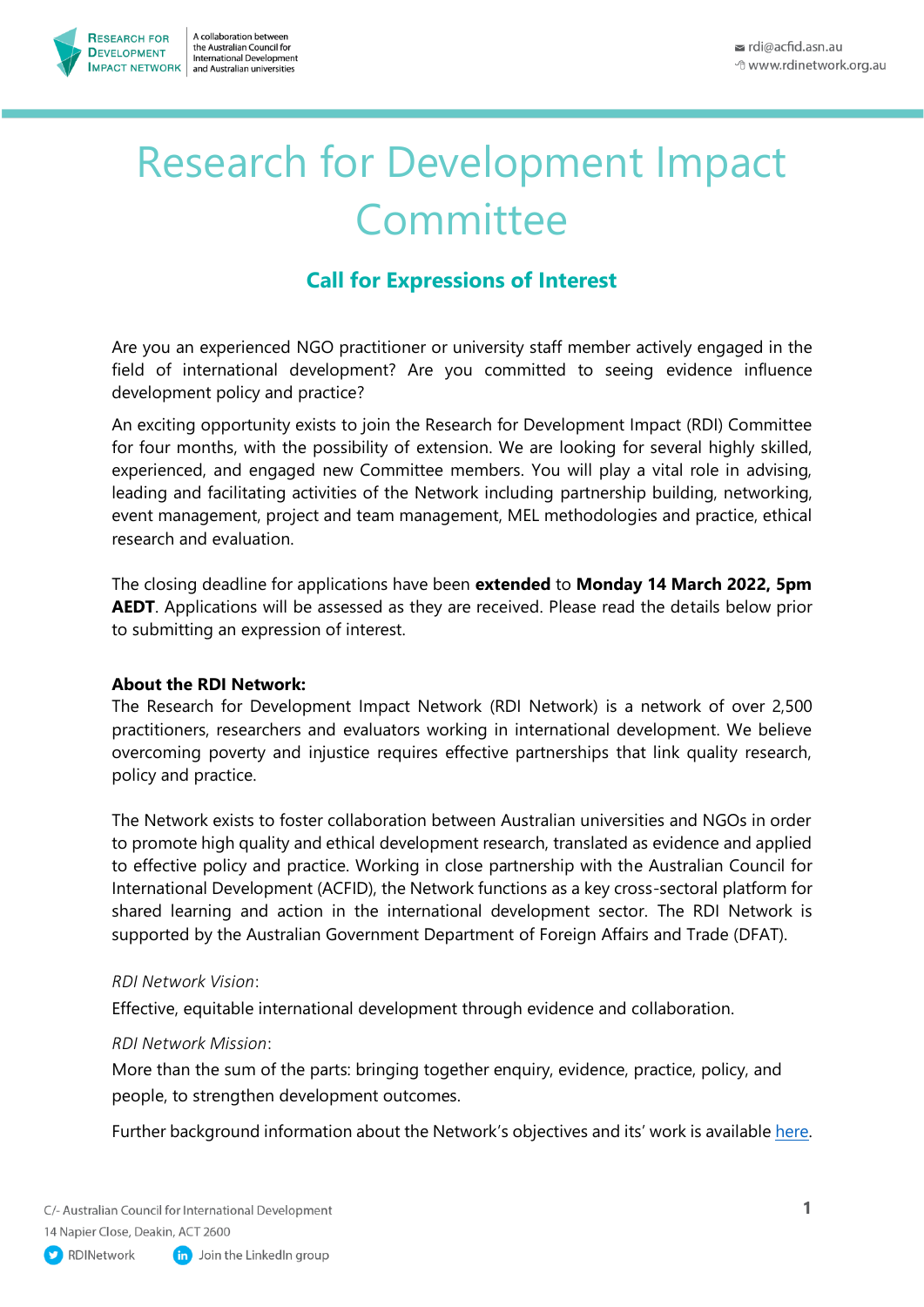

# **About the RDI Committee:**

The RDI Committee provides strategic oversight and direction on activities undertaken by and through the RDI Network. It forms a respected cross-sector voice with access to significant policy and practice fora and dialogues.

The Committee consists of representatives from both ACFID member NGOs and Australian affiliated universities and is co-chaired by an ACFID representative, an NGO representative and a university representative. A list of current Committee members can be found [here.](https://rdinetwork.org.au/about-us/rdi-committee/) The Committee is supported by a small secretariat based in Melbourne.

#### **Who should nominate:**

To nominate for the Committee, you must:

- Be a staff or board member of an ACFID member ANGO; OR
- Be a staff member (academic or non-academic) of a university that is a [ACFID affiliate](https://acfid.asn.au/get-involved/find-member)  [member.](https://acfid.asn.au/get-involved/find-member)
- Have the full support of your organisation in the role as Committee member.
- Fully endorse and demonstrate commitment to the vision, mission and objectives of the Network;
- Have previous or current engagement with RDI Network or other inter/national networks with initiatives relevant to the objective of the Network; and
- Have an interest in or experience in research, programming, monitoring and evaluation, training, and/or be committed to the application of evidence to development policy and practice.

# **Benefits to committee members and supporting institutions:**

- Opportunities to expand the personal and professional cross-sector network of the member and their institution or organisation;
- Increased opportunities to interact and contribute to dialogue with DFAT;
- Increased opportunity to strengthen relationships and collaborate with ACFID, and peer NGOs and universities on the RDI Committee;
- Increased opportunities for the Committee member and their institution or organisation to showcase their work at RDI Network events;
- Opportunities for professional development and to learn and apply new skills: e.g. how to network, work-plan development, event management, project and team management skills, MEL methodologies and practice, ethical research and evaluation.

Committee members are seen as experts in the field. As the Network grows, the reputation and profile of Committee members as experts in international development research will also increase.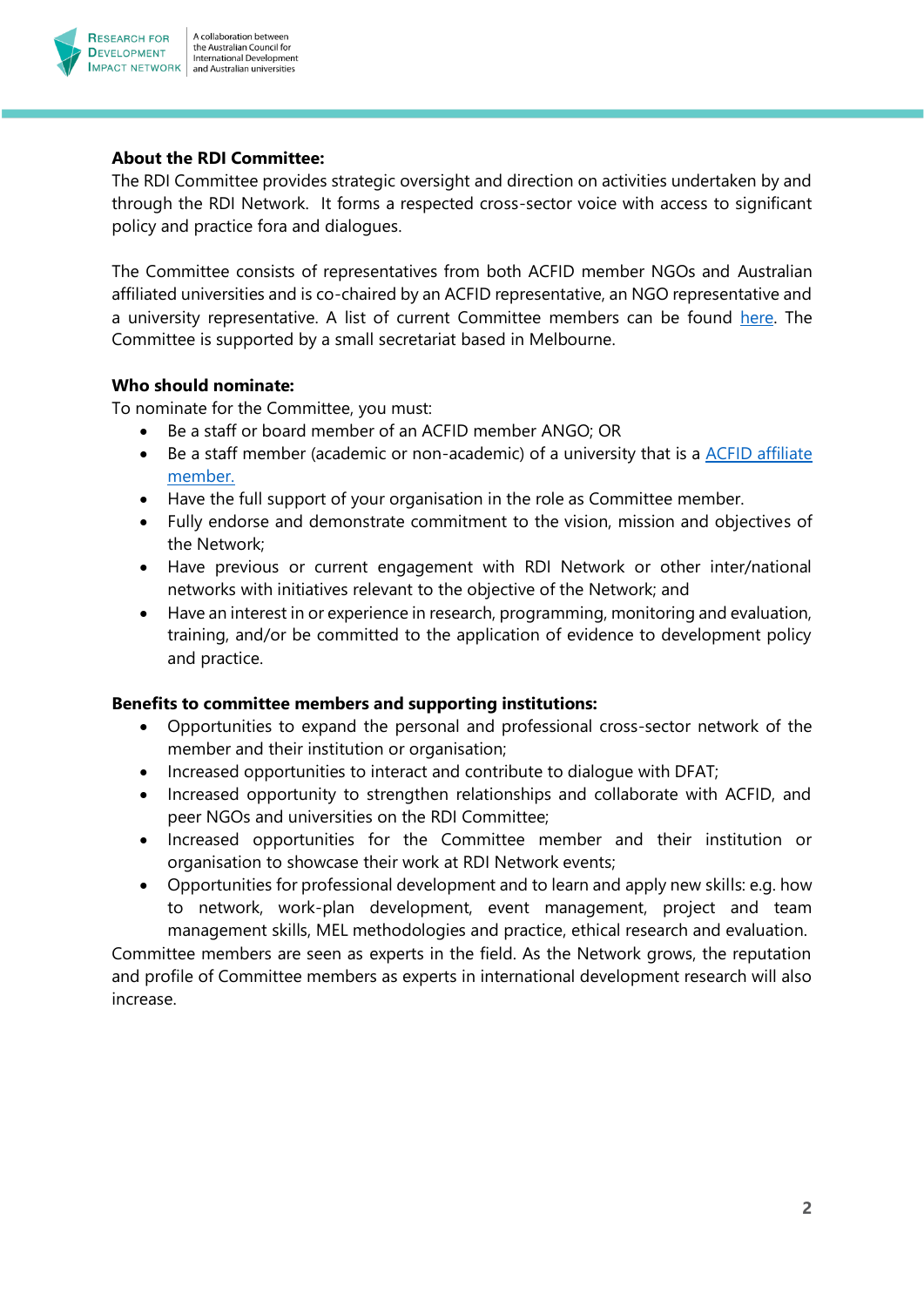

#### **What is the expected commitment?**

During scheduled elections Committee members are appointed for a three-year term and may serve up to two terms. Committee members elected at other times (such as this appointment) are elected for the remainder of the term until elections.

Committee members are required to have experience and interest in:

- Providing leadership in crafting a shared, strategic and ethical development research and evaluation agenda, and to improve the quality of research information exchange between Australian and regional researchers.
- Assisting in the creation and maintenance of new partnerships to ensure the uptake of evidence into policy and practice in the sector.
- Facilitating relationships and communication with diverse sector stakeholders including Australian and regional research and evaluation actors (including academia, research institutes and NGOs), members of the private sector and peer networks and institutions.
- Representing a resource of Australian-based expertise on research and evaluation policy and practice relating to international development; providing advisory and advocacy support to the RDI Network, ACFID and its members, and DFAT.
- Acting as Network representatives (rather than representatives from individual agencies or institutions) when hosting events or engaging with the Government and other stakeholders on behalf of the RDI Network.

The Committee currently meets monthly for short zoom meeting, with longer in person (in either Canberra, Sydney, and Melbourne) expected later in 2022. Each Committee member should expect that flights, accommodation and any other costs of attending Committee meetings will be covered by their respective organisation or institution as part of their Network support.

Committee members are expected to dedicate at least 12 days per year advancing Network activities (about three days per quarter).

Committee members also occasionally provide advice to the RDI Network secretariat on emerging issues and will be expected to remain abreast of the Network's activities. Committee members are expected to act as a conduit to their institution or organisation and will lead or contribute to Network activities and events – either individually or through the provision of connection to suitably qualified contacts.

# **Key Selection Criteria**

- Ability to commit to a minimum of days per year advancing Network activities (about three days per quarter)
- Ability to advance partnership discussions and engage with the Government and other stakeholders on behalf of the RDI Network
- Have experience in business development, not-for-profit, and small business management
- Have skills in one or more of the following: partnership building, event planning, international development programming or research/evaluation